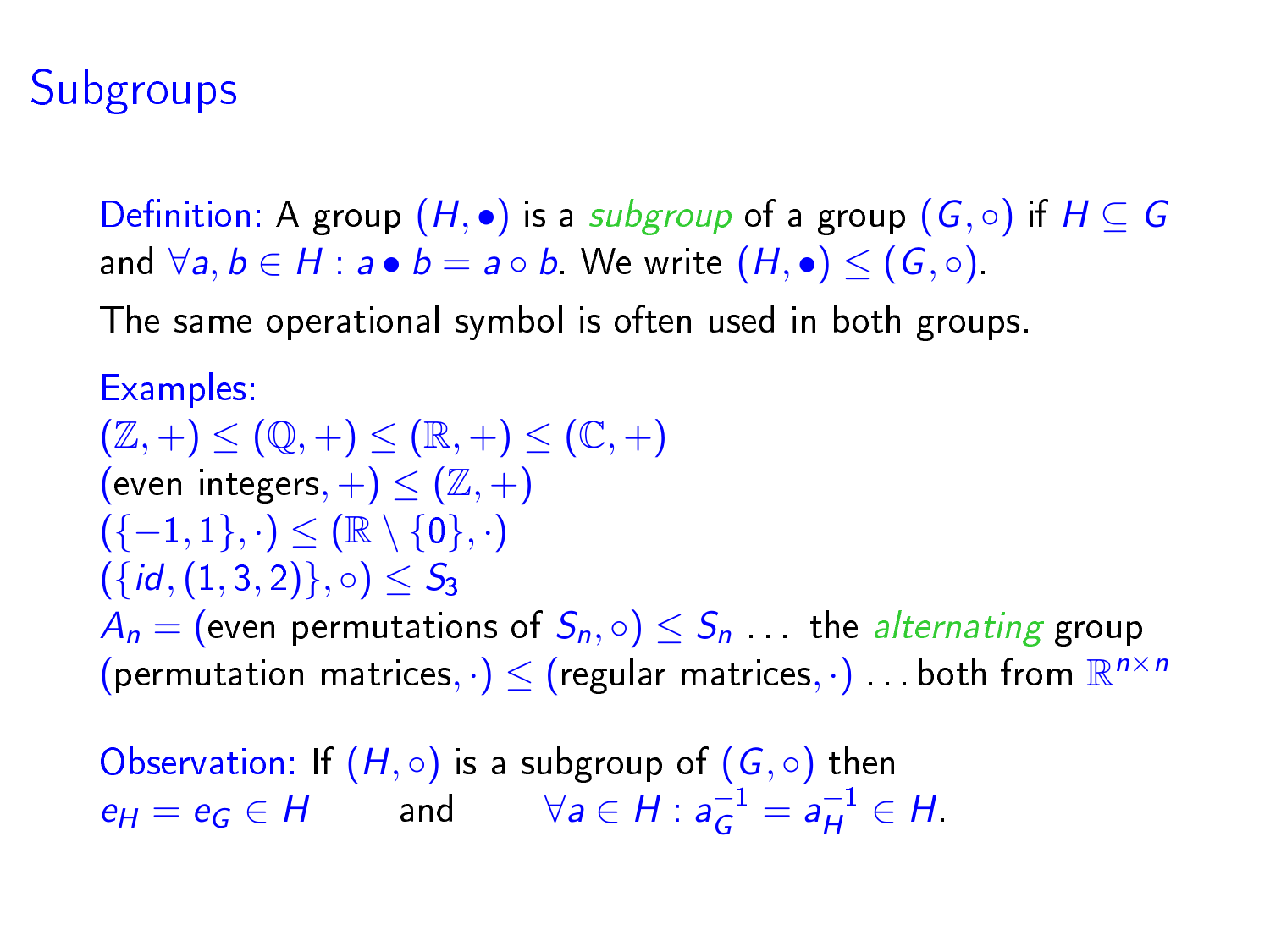#### Cosets

Definition: Let  $(H, \cdot)$  be a subgroup of  $(G, \cdot)$ . For any  $a \in G$  $aH = \{ah : h \in H\}$  is the *left coset* of H in G given by a, and  $Ha = \{ha : h \in H\}$  is the right coset of H in G given by a.

Example: Let  $(G, \cdot) = (\mathbb{Z}, +)$ ,

the subgroup  $H = \{$  even integers  $\}$  has two cosets. One coset is H itself (for  $a = e = 0$ ), i.e. the set of even numbers; the other coset is formed by odd numbers (e.g. for  $a = 7$ ) ... and this coset is not a subgroup!

Observation: If the operation is commutative then the left and right cosets given by any  $a \in G$  coincide:  $aH = Ha$ , like in our example. The cosets given by e always coincide  $eH = He = H$ , indeed in non-Abelian groups.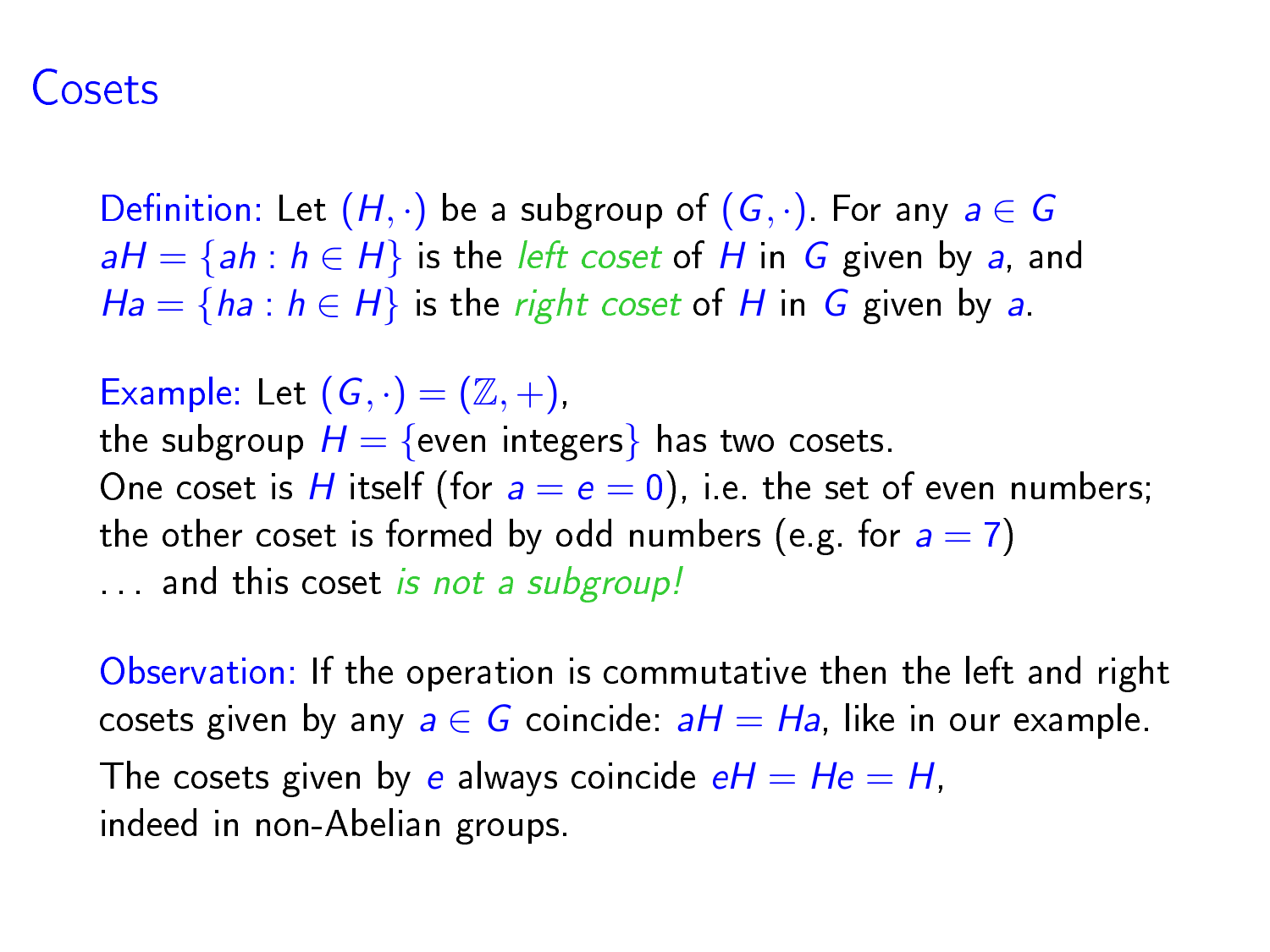#### Cosets

Lemma: Let  $(H, \cdot)$  be a subgroup of  $(G, \cdot)$  then  $\forall a, b \in G$ : either  $aH = bH$  or  $aH \cap bH = \emptyset$ .

Proof:

If  $aH \cap bH \neq \emptyset$  consider  $h_1, h_2 \in H$  s.t.  $ah_1 = bh_2 \in aH \cap bH$ . As  $a = bh_2h_1^{-1}$ , for any  $h \in H$ :  $ah = bh_2h_1^{-1}h \in bH$ , thus  $aH \subseteq bH$ . As  $b = ah_1h_2^{-1}$ , for any  $h \in H$ :  $bh = ah_1h_2^{-1}h \in aH$ , thus  $bH \subseteq aH$ . Consequences:  $H = eH = aH$  for all  $a \in H$ . Also  $a \notin H$  iff  $aH \cap H = \emptyset$  Pf: If  $ah_1 = h_2$  iff  $a = h_2 h_1^{-1} \in H$ .

Lagrange's Theorem: [Camille Jordan, 1861] If H is a subgroup of a finite group G then  $|H|$  divides  $|G|$ .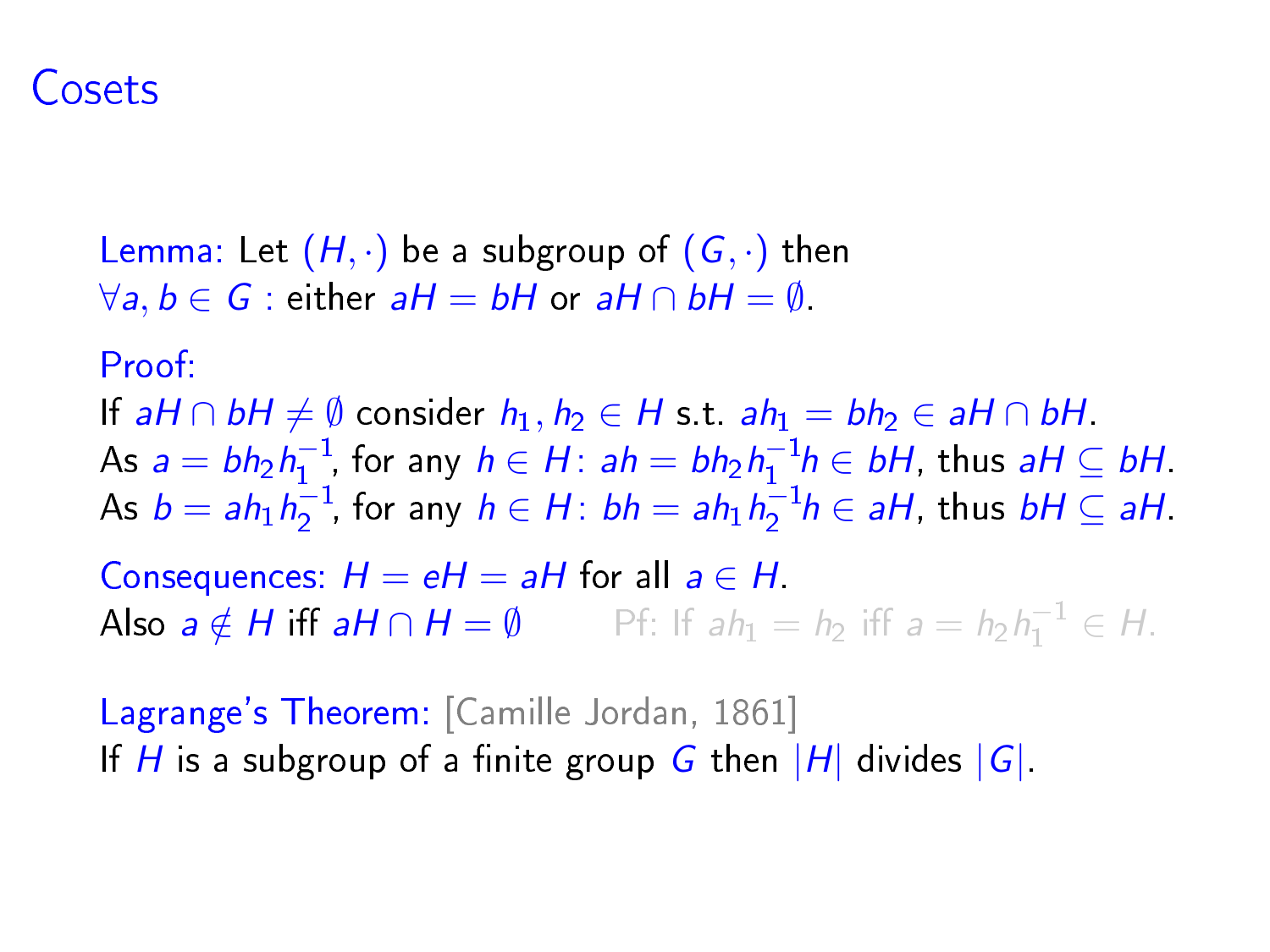## Normal subgroup

#### Problem:

When the group operation transfers onto the cosets like the addition on the sets of even and odd integers?

Formally: For which subgroups  $H$  it holds that:  $x \in aH \wedge y \in bH \Longrightarrow xy \in (ab)H$  for all  $a, b, x, y \in G$ ?

Definition: A subgroup H of G is normal if  $\forall a \in G : aH = Ha$ .

Examples: Every subgroup of an Abelian group is normal.

The alternating group  $A_n$  is a normal subgroup of  $S_n$ .

If p is even then  $pA_n = A_np = A_n$  . . the positive signs

If p is odd then  $pA_n = A_np = S_n \setminus A_n$ . . . the negative signs In particular, for  $A_3 = (\{id, r_+, r_-\}, \circ)$ , the left and right cosets are equal, hence  $A_3$  is normal:

 $idA_3 = A_3id = r_+A_3 = A_3r_+ = r_-A_3 = A_3r_- = \{id, r_+, r_-\} = A_3$  $p_1A_3 = A_3p_1 = p_2A_3 = A_3p_2 = p_3A_3 = A_3p_3 = \{p_1, p_2, p_3\}$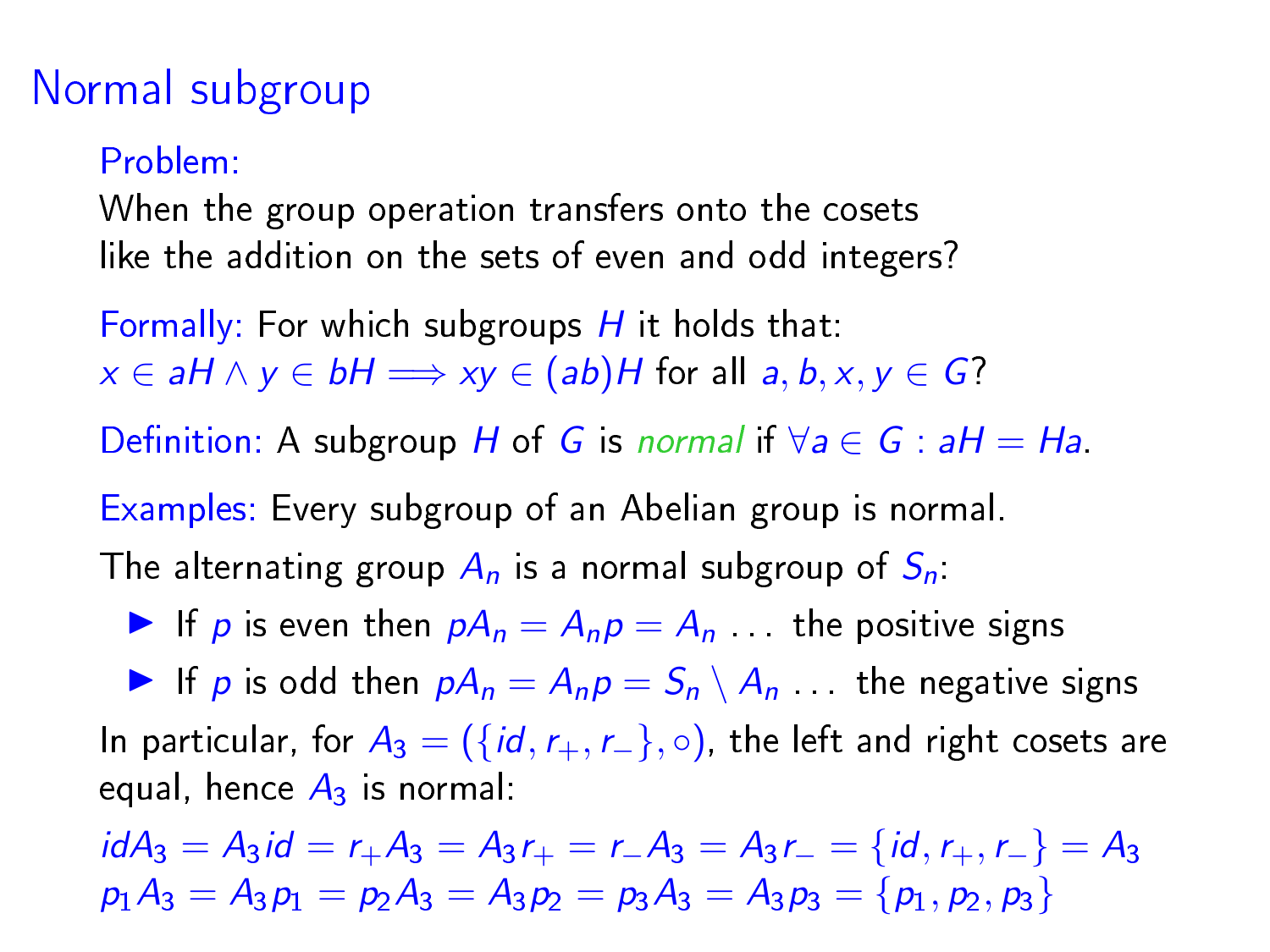Theorem: The group operation transfers onto the cosets of  $H$  in  $G$ if and only if the subgroup  $H$  is normal.

Proof:  $\Leftarrow: x \in aH, y \in bH = Hb \Leftrightarrow \exists h_1, h_2 \in H : x = ah_1, y = h_2b$  $\Rightarrow xy = ah_1h_2b = ah_3b = abh_4 \in (ab)H$  for suitable  $h_3, h_4 \in H$ .

 $\Rightarrow$ : by a contradiction assume that there is a : aH  $\neq$  Ha  $\Leftrightarrow$  for some  $a \in G$ ,  $h \in H$  we have  $aha^{-1} \notin H \Leftrightarrow (aha^{-1})H \cap H = \emptyset$ . Now  $\forall x \in aH, y \in hH = H, z \in a^{-1}H$  we get that:

- $\triangleright$  xyz ∈  $(aha^{-1})H$  ... as the operation transfers  $\Rightarrow$  xyz ∉ H
- $\triangleright$   $xyz = ah_1h_2a^{-1}h_3 = ah_4a^{-1}h_3 \in (aa^{-1})H = H$ for suitable  $h_1$ ,  $h_2 = v$ ,  $h_3$ ,  $h_4 = h_1h_2 \in H$ , a contradiction.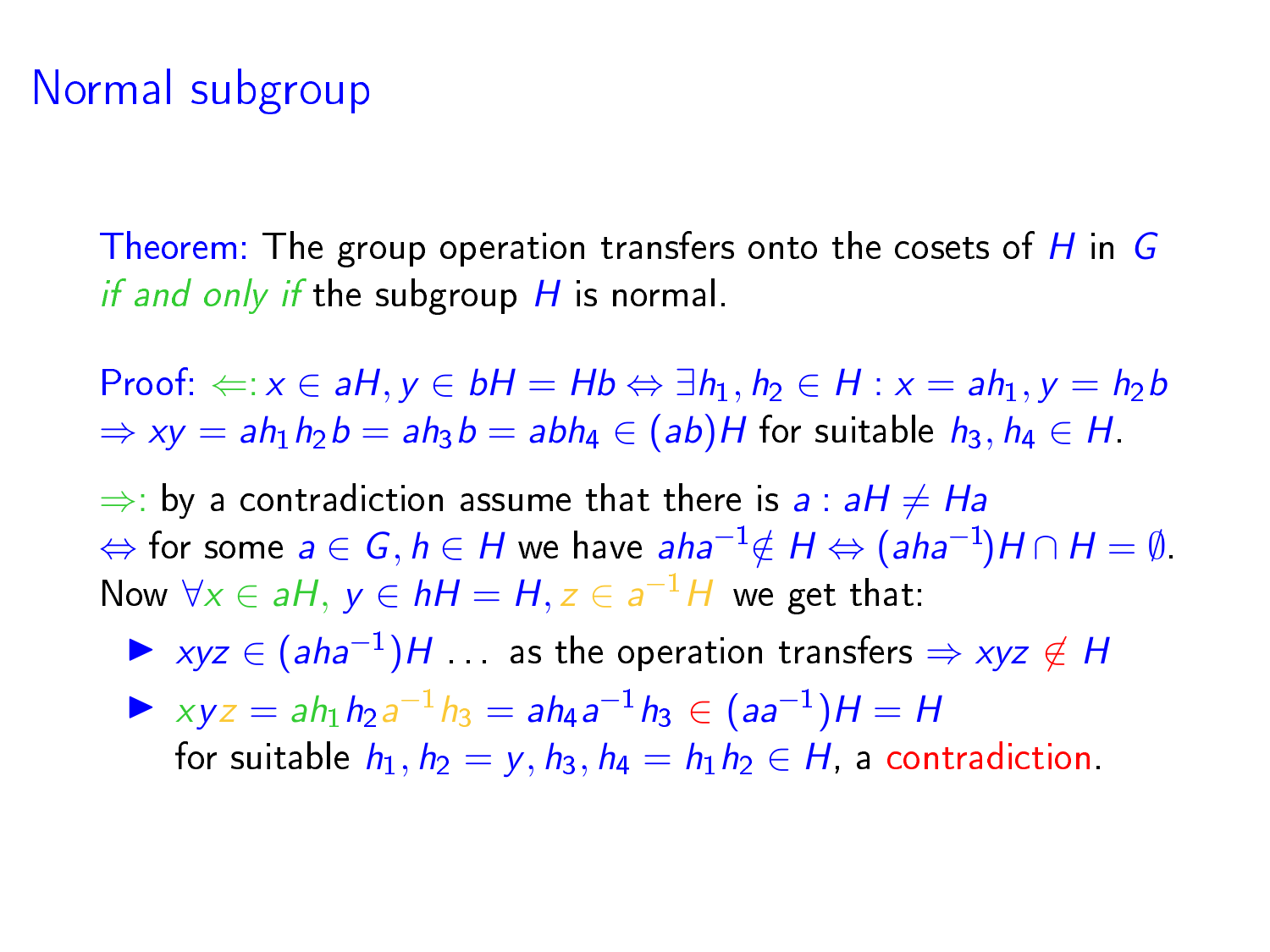### Factorization by a normal subgroup

Definition: Let  $(H, \cdot)$  be a normal subgroup of  $(G, \cdot)$  then  $({aH : a \in G}, \cdot)$ , where  $aH \cdot bH = (a \cdot b)H$ is the quotient group (aka the factor group) of  $G$  by  $H$ .

Example: The quotient group of  $S_n$  by  $A_n$  has two elements, namely  $A_n$  and  $S_n \setminus A_n$ .

The operation  $\circ$  transfers as follows:

$$
\begin{array}{c|cc}\n\circ & A_n & S_n \setminus A_n \\
\hline\nA_n & A_n & S_n \setminus A_n \\
S_n \setminus A_n & S_n \setminus A_n & A_n\n\end{array}
$$

This quotient group is isomorphic to  $(\{1,-1\},\cdot)$ .  $\cdot$  | 1  $-1$  $1 \mid 1 \mid -1$  $-1$  |  $-1$  1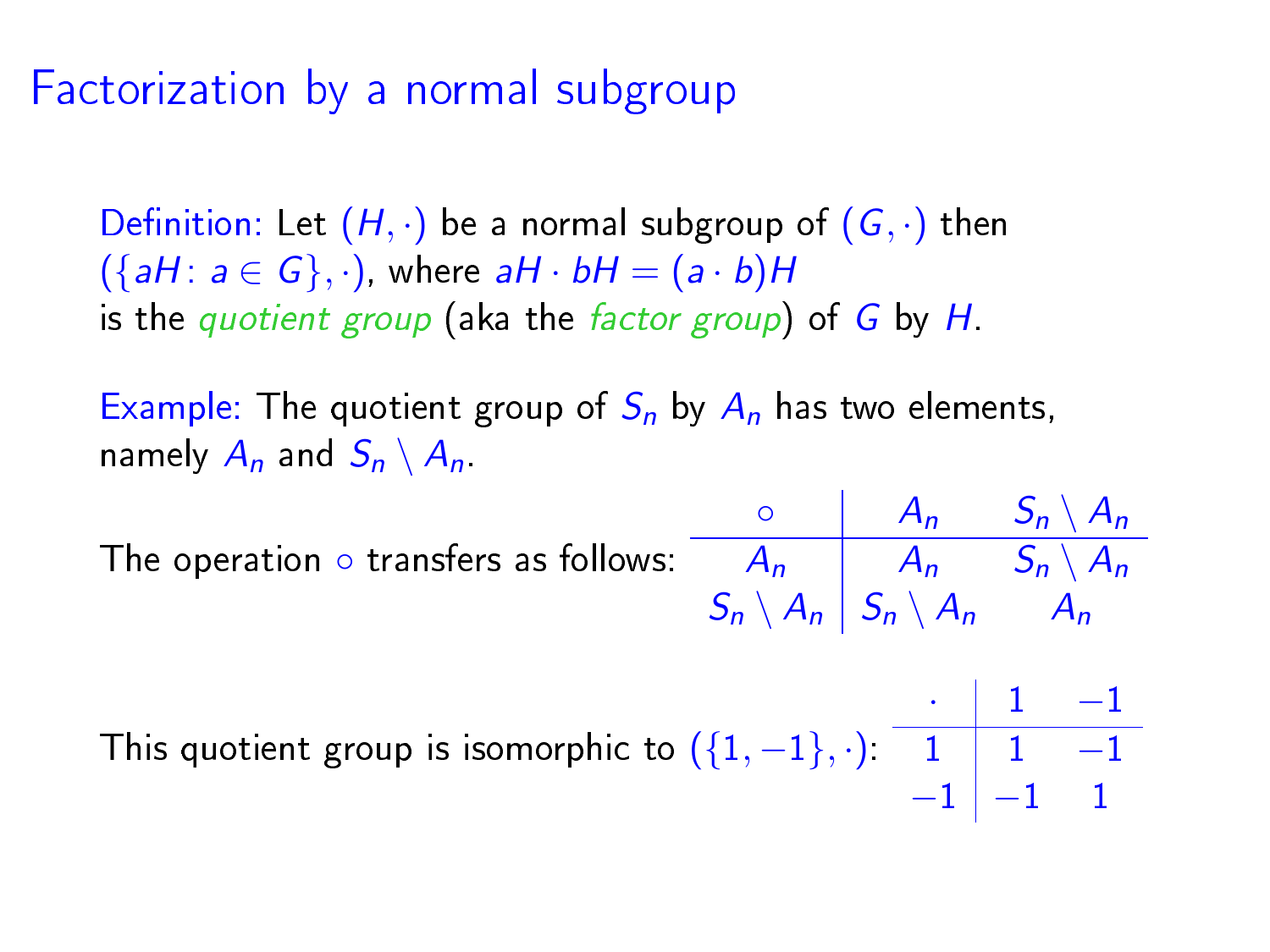Residue classes modulo 6 as a quotient group of  $(\mathbb{Z}, +)$ 

Denote  $6\mathbb{Z} = \{6k, k \in \mathbb{Z}\} = \{\ldots, -6, 0, 6, 12, \ldots\}$ 

 $(6\mathbb{Z}, +)$  is a subgroup of  $(\mathbb{Z}, +)$ , since  $6|a \& 6|b \Longrightarrow 6|(a + b)$ . In addition,  $6\mathbb{Z}$  is a *normal* subgroup, because  $+$  is commutative.

Denote the left factor classes of  $6\%$  in  $\%$  as follows:

 $T_0 = \{\ldots, -6, 0, 6, 12, \ldots\}, T_1 = \{\ldots, -5, 1, 7, 13, \ldots\}$  $T_2 = \{ \ldots, -4, 2, 8, 14, \ldots \}, T_3 = \{ \ldots, -3, 3, 8, 15, \ldots \}$  $T_4 = \{\ldots, -2, 4, 10, 16, \ldots\}, T_5 = \{\ldots, -1, 5, 11, 17, \ldots\}$ 

These six sets with the binar operation  $+$ , defined as follows form a quotient group of  $(\mathbb{Z}, +)$ by the subgroup  $(6\mathbb{Z}, +)$ .

The addition transfers, since  $a \in \mathcal{T}_i, b \in \mathcal{T}_j \Longrightarrow$  $\implies$  a + b  $\in$  T<sub>i</sub> + T<sub>j</sub>

$$
\begin{array}{ccccccccc}\n\mathbf{y} & + & T_0 & T_1 & T_2 & T_3 & T_4 & T_5 \\
\hline\n\mathbf{y} & - & T_0 & T_0 & T_1 & T_2 & T_3 & T_4 & T_5 \\
\mathbf{y} & - & T_1 & T_1 & T_2 & T_3 & T_4 & T_5 & T_0 \\
\mathbf{y} & - & T_2 & T_3 & T_4 & T_5 & T_0 & T_1 \\
\mathbf{y} & - & T_2 & T_3 & T_4 & T_5 & T_0 & T_1 & T_2 \\
\mathbf{y} & - & T_3 & T_4 & T_5 & T_0 & T_1 & T_2 & T_3 \\
\mathbf{y} & - & T_4 & T_5 & T_0 & T_1 & T_2 & T_3 & T_4 \\
\end{array}
$$